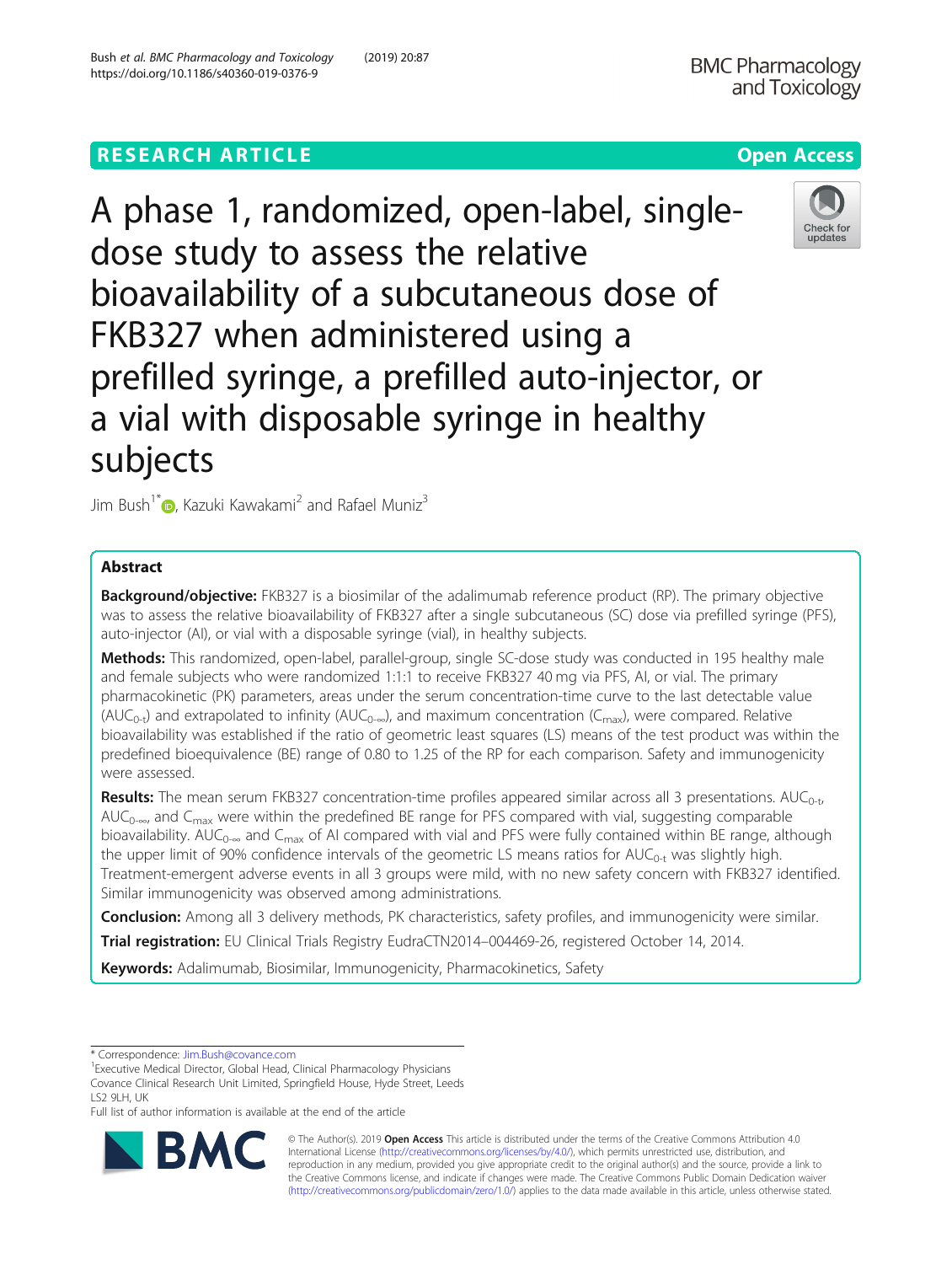## Background

Adalimumab is a recombinant, human immunoglobulin G1 monoclonal antibody specific for human tumor necrosis factor–alpha (TNF-α) that was originally approved for the treatment of rheumatoid arthritis in the United States in December 2002 and in the European Union in September 2003, and is marketed under the brand name Humira® [\[1](#page-7-0), [2\]](#page-7-0). Humira was subsequently approved in the United States for juvenile idiopathic arthritis, psoriatic arthritis, ankylosing arthritis, Crohn's disease, and plaque psoriasis [[1\]](#page-7-0). In the European Union, Humira was approved for adult and pediatric Crohn's disease, juvenile idiopathic arthritis, adult and pediatric plaque psoriasis, and adult and pediatric uveitis [\[2](#page-7-0)]. Analysis of clinical trial safety data and postmarketing surveillance data demonstrates that long-term treatment with adalimumab is generally safe and well-tolerated [\[3\]](#page-7-0).

Patent restrictions for adalimumab have begun to expire. FKB327 is a biosimilar of Humira (adalimumab) [[4\]](#page-7-0). Biosimilar agents are not generic forms of reference biological products. Unlike generic drugs, which are identical copies of the reference drug with the same pharmacologic effects and safety profile, biosimilars are products highly similar to the reference biologic agent but not identical [[5\]](#page-7-0). Thus, whereas generic drugs can be approved on the basis of bioequivalence (BE) to the reference drug, the same is not true for the approval of biosimilars [\[6](#page-7-0)]. Regulatory considerations for biosimilars are continuing to evolve in the United States and European Union as a result of the distinct challenges of manufacturing biosimilars [\[7\]](#page-7-0). The US Food and Drug Administration (FDA) and European Medicines Agency (EMA) have both developed guidance regarding the approval of biosimilars [[7\]](#page-7-0). The EMA guidance details productspecific approval pathways based on biological classification. In contrast, the FDA currently utilizes a risk-based, case-by-case, totality-of-evidence approach. To receive approval, a potential biosimilar must demonstrate similarity to the reference biologic via a stepwise approach that includes both structural and functional studies, nonclinical evaluation of pharmacokinetics (PK) and toxicity, and clinical assessment of PK, efficacy, and safety, including immunogenicity [[6](#page-7-0)]. FKB327 was approved by the EMA in September 2018 and subsequently launched. FKB327 has not yet received FDA approval.

A recent randomized, double-blind, parallel-group study in healthy volunteers compared the PK, safety, tolerability, and immunogenicity of FKB327 with those of EU-approved Humira and US-licensed Humira [\[4\]](#page-7-0). Results from this study showed FKB327 to be well tolerated, with a safety profile similar to both Humira formulations. In addition, the PK of FKB327 were demonstrated to be similar to EU-Humira and US-Humira. Finally, the prevalence of antidrug antibodies (ADAs) and the elimination half-life of adalimumab were similar following administration of all 3 drugs.

The primary objective of this study was to assess the relative bioavailability of a subcutaneous (SC) dose of FKB327 administered via a prefilled syringe (PFS), a prefilled autoinjector (AI), or a vial with a disposable syringe (vial). Secondary objectives were to compare the safety of FKB327 across the 3 methods of administration and to evaluate the effect of body weight and injection site on the PK of FKB327.

## **Methods**

This study was conducted at the Covance Clinical Research Unit (CRU) in Leeds, United Kingdom. The study was not initiated until after the Medicines and Healthcare products Regulatory Agency had issued a Clinical Trial Authorisation, and the informed consent form (ICF) and protocol were reviewed and approved by the ethics committee (National Research Ethics Service Committee North East – York).

## Subjects

Subjects were healthy males and females of any ethnic origin, aged 18 to 64 years, with a body mass index (BMI) of  $18.0 \text{ kg/m}^2$  to  $30.0 \text{ kg/m}^2$ . Subjects were excluded if they had previously received adalimumab. All 195 subjects enrolled in the study provided written consent after they were informed about the study and potential risks. Potential subjects were deemed healthy following medical history and an examination that included a tuberculosis test, vital signs, electrocardiography (ECG), and routine laboratory safety tests. All subjects were tested for drugs of abuse, and female subjects were tested for pregnancy. Male and female subjects of childbearing potential agreed to practice birth control from the time of dose administration until 5 months afterward. Strenuous exercise, alcohol, caffeine, and concomitant medication were restricted during the study and subjects were instructed not to smoke for 1 h prior to each blood pressure and pulse measurement.

## Design

This was a randomized, open-label, parallel-group study of a single SC 40-mg in 0.8 mL dose of FKB327 in healthy subjects to compare the relative bioavailability (assessed by PK parameters), safety, and immunogenicity of FKB327 administered via PFS, AI, or vial. A parallel-group study design was chosen, because adalimumab has a long elimination half-life and a crossover design would substantially increase the duration of the study. Furthermore, a crossover design was not considered appropriate to confirm PK characteristics in the present study, because in a previous phase 1 study comparing the PK characteristics of FKB327, EU-Humira, and US-Humira, ADAs were detected in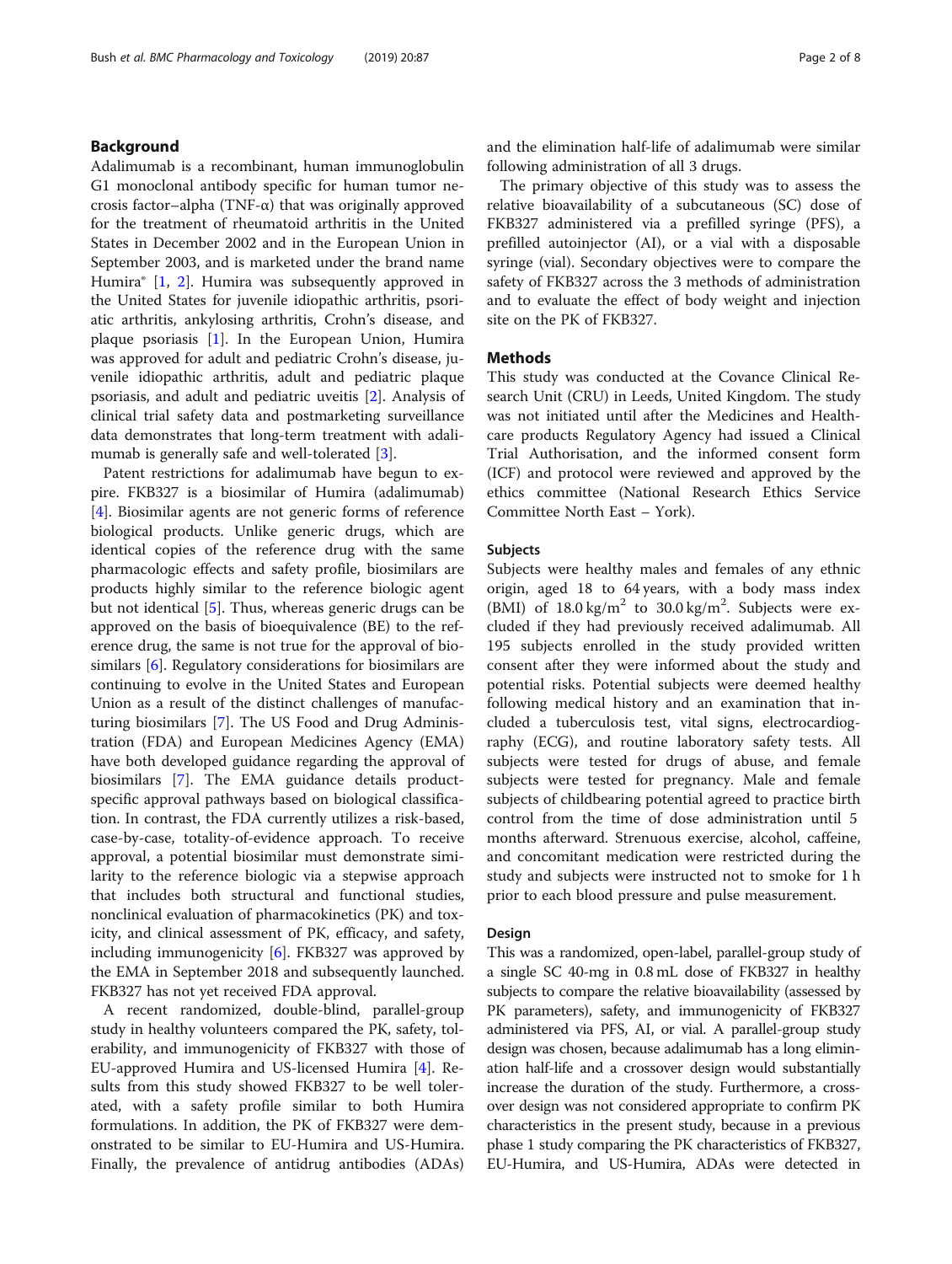approximately 70% of subjects across all treatment groups [[4](#page-7-0)]. Subjects were assigned in a 1:1:1 ratio to receive 40 mg of FKB327 administered with a PFS, AI, or vial. Subjects were further randomized to treatment groups by weight strata (50–75 kg and > 75–100 kg) and injection-site strata (abdomen and thigh). Subjects were randomized to allocate approximately equal numbers from each stratum across treatment groups.

Subjects were screened within 28 days of dosing and were admitted to the CRU 1 day prior to dosing. Participants resided at the CRU until 24 h postdose. Subjects then returned for outpatient visits on days 3, 4, 5, 6, 7, 8, 9, 16, 23, 30, 37, 44, 51, and 65. Poststudy assessments were performed at the final outpatient visit.

## Assessments

Blood samples for serum drug concentration were taken prior to dosing and at 4, 24, 48, 72, 96, 120, 144, 168, 192, 360, 528, 696, 864, 1032, 1200, and 1536 h. Serum concentrations of FKB327 were determined using a validated immunoassay on an electrochemiluminescent (ECL) detection platform with a 96-well Meso Scale Discovery (MSD) bare (high-bind) plate, which was coated with TNF-α. A 100-ng/mL lower limit of reliable quantification was used.

Safety assessments were performed after a subject signed the ICF and then routinely up to and including the subjects' final visit. Adverse events (AEs) were monitored during the course of the study through observation and open-ended questioning. Any reported AEs were recorded, along with any subsequent action, if required. Participants underwent assessments that included blood pressure, pulse, temperature, respiratory rate, physical examination, laboratory safety tests of blood and urine, and 12-lead ECG.

Blood samples to assess immunogenicity via the presence of ADAs were taken prior to dosing and at 360, 696, and 1536 h. The presence of ADAs was determined by a validated immunoassay on an ECL detection platform with MSD plates to detect against FKB327. Samples with percent inhibition values greater than a certain cut point were confirmed positive for the presence of adalimumab antibodies.

#### Sample size and statistical methods

Sample size calculations were performed using nQuery Advisor 7.0, assuming the PK parameters, area under the serum concentration-time curve from time 0 to time t  $(AUC_{0-t})$ , area under the serum concentration-time curve from time 0 to infinity ( $AUC_{0-\infty}$ ), and maximum serum drug concentration ( $C_{\rm max}$ ), were the primary end points. The intersubject variability was assumed to be 40%, and considering 80% statistical power and earlywithdrawal subjects, a total of 189 subjects were expected to be enrolled for the 90% confidence interval

(CI) for the ratio of geometric means of each comparison (PFS/vial, AI/vial, and AI/PFS) to fall within the acceptance criteria of 0.80 to 1.25. Because there were 3 treatment comparisons, overall power was lower than 80%; however, it was not significantly so, as the 3 tests for bioavailability are highly correlated.

Formal statistical analysis for relative bioavailability was performed on the PK data to test whether the main parameters met the predefined criteria, which was set with reference to a standard BE study  $[8, 9]$  $[8, 9]$  $[8, 9]$  $[8, 9]$ . In the assessment of relative bioavailability, 3 comparisons were made (test product:reference product)—FKB327 PFS: FKB327 vial, FKB327 AI:FKB327 vial, and FKB327 AI: FKB327 PFS. The primary hypothesis was that FKB327 delivered via a vial, PFS, or AI would result in similar bioavailability based on the BE analysis of the geometric least squares (LS) means of  $AUC_{0-t}$ ,  $AUC_{0-\infty}$ , and  $C_{\text{max}}$ . The secondary hypothesis was that FKB327 delivered via a vial, PFS, or AI would result in similar bioavailability, based on the same analysis as the primary hypothesis for the geometric LS means of elimination half-life  $(t_{1/2})$  and maximum concentration  $(t_{\text{max}})$ . For each comparison, the test product was considered to demonstrate BE to the reference product (RP) if the ratio of the geometric LS means for the test product relative to the RP were contained within the 90% CI of 0.80 to 1.25.

The PK parameters of  $AUC_{0-t}$ ,  $AUC_{0-\infty}$ ,  $C_{\text{max}}$ , and  $t_{1/2}$ were log transformed prior to analysis and were analyzed using a fixed-effects analysis of variance (ANOVA). The model included treatment as a fixed effect. For these parameters, LS means were calculated for the test product and RP. Mean differences between the test product and RP were calculated. The residual variance from the model was used to calculate 90% CI for the difference between the test product and RP. These values were backtransformed to give geometric LS means, a point estimate, and 90% CI for the ratio of the test product relative to the RP. This procedure is equivalent to Schuirmann's two one-sided tests at the 0.05 level of significance.

The PK parameter of  $t_{\text{max}}$  was analyzed nonparametrically using the Wilcoxon rank-sum test, with the median of the difference of  $t_{\text{max}}$  between treatments and the approximate 90% CIs for the difference presented. A secondary analysis was conducted to investigate the effect of adding body weight and injection-site strata into the ANOVA model, individually and in combination, as fixed effects. All remaining data were summarized using descriptive statistics. The analysis was performed using SAS 9.1 (SAS Institute; Cary, NC).

## Results

## Subjects

A total of 195 subjects were randomized in the study: 66 to FKB327 vial, 63 to FKB327 PFS, and 66 to FKB327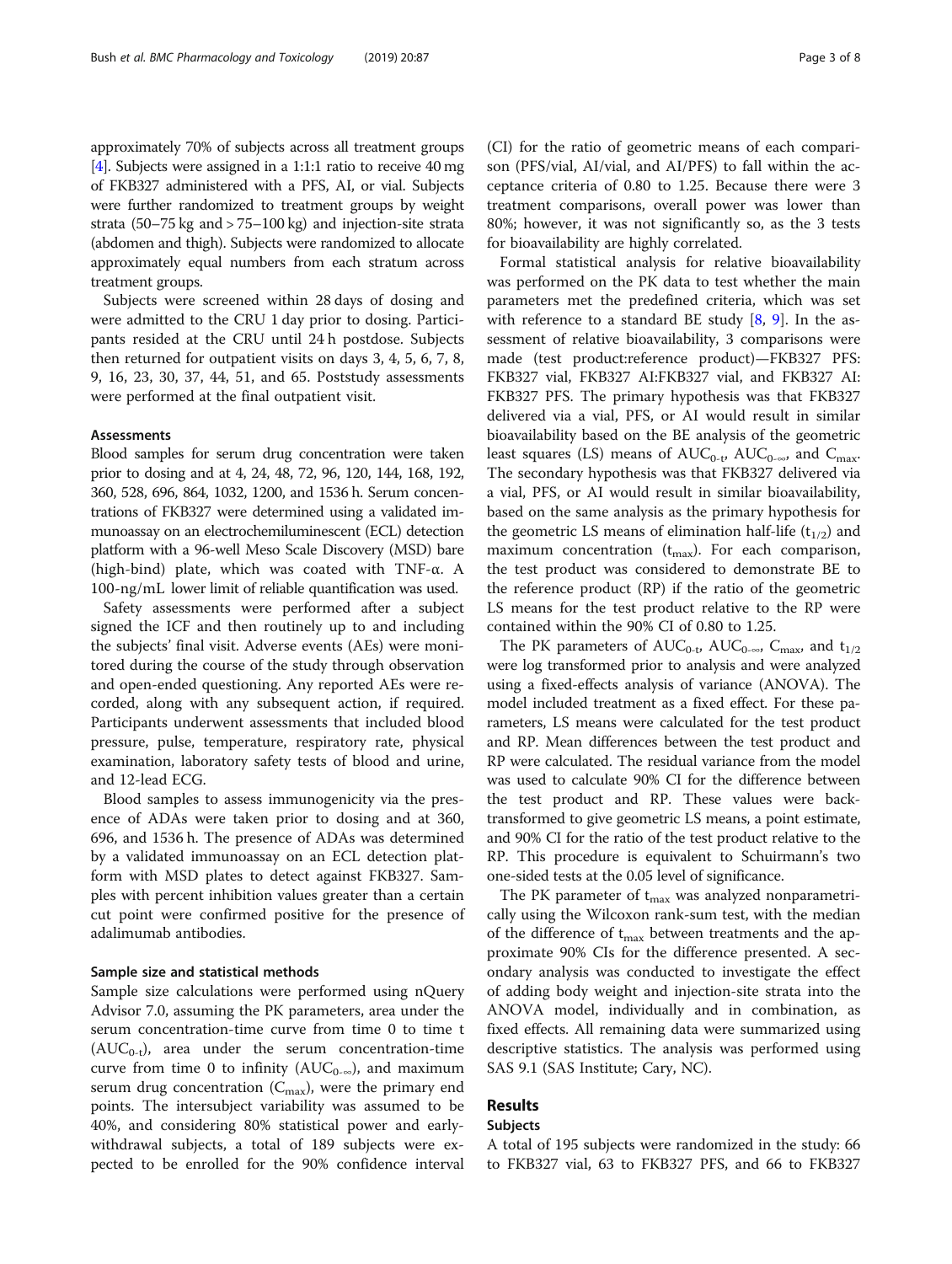AI. Baseline characteristics are shown in Table 1. Subjects were comprised of 145 males and 50 females, with the majority of subjects being white. Demographic characteristics were generally similar among the 3 groups, with the exception of race; there were more black subjects in the AI group (13.6%) than in the vial (3.0%) and PFS (1.6%) groups. For the weight strata, 95 subjects were in the 50- to 75-kg body weight stratum and 100 were in the > 75- to 100-kg body weight stratum.

## Pharmacokinetics

A total of 194 subjects were included in the PK analysis. In the AI treatment group, 1 subject was excluded because of receiving only a partial dose of the study drug. A summary of the PK parameters for each group is provided in Table 2. Mean serum concentration-time profiles of FKB327 were similar following a single SC 40-mg dose of FKB327 administered via vial, PFS, and AI (Fig. [1\)](#page-4-0). FKB327 was absorbed slowly across all 3 methods of administration, with a median  $t_{\text{max}}$  of 120.03 h, 120.0 h, and 144.0 h in the vial, PFS, and AI groups, respectively.

A summary of the relative bioavailability analysis is shown in Table [3.](#page-5-0) Regarding the primary hypothesis, all primary PK parameters ( $AUC_{0-t}$ ,  $AUC_{0-\infty}$ , and  $C_{\max}$ ) were contained within the predefined BE range for PFS compared with vial, suggesting comparable bioavailability. For the AI/vial and AI/PFS comparisons, the 90% CIs were fully contained within the BE range for AUC<sub>0-∞</sub> and C<sub>max</sub>; however, the upper limits for AUC<sub>0-t</sub> were slightly outside the BE limit of 0.80 to 1.25 (1.11 [0.976, 1.254] and 1.11 [0.981, 1.26], respectively). The

Table 1 Baseline Characteristics

|                 | FKB327 vial<br>$n = 66$ | FKB327 PFS<br>$n = 63$ | <b>FKB327 AI</b><br>$n = 66$ | Total<br>$n = 195$ |
|-----------------|-------------------------|------------------------|------------------------------|--------------------|
| Age (years)     |                         |                        |                              |                    |
| Mean (SD)       | 38 (13.6)               | 40 (12.9)              | 37 (12.5)                    | 38 (13.0)          |
| Sex, n (%)      |                         |                        |                              |                    |
| Male            | 50 (75.8)               | 45 (71.4)              | 50 (75.8)                    | 145 (74.4)         |
| Female          | 16 (24.2)               | 18 (28.6)              | 16 (24.2)                    | 50 (25.6)          |
| Race, n (%)     |                         |                        |                              |                    |
| Asian           | 2(3.0)                  | 4(6.3)                 | 3(4.5)                       | 9(4.6)             |
| <b>Black</b>    | 2(3.0)                  | 1(1.6)                 | 9(13.6)                      | 12(6.2)            |
| White           | 62 (93.9)               | 58 (92.1)              | 53 (80.3)                    | 173 (88.7)         |
| Other           |                         |                        | 1(1.5)                       | 1(0.5)             |
| Weight (kg)     |                         |                        |                              |                    |
| Mean (SD)       | 76.2 (10.37)            | 75.2 (10.98)           | 75.5 (11.56)                 | 75.6 (10.93)       |
| BMI ( $kg/m2$ ) |                         |                        |                              |                    |
| Mean (SD)       | 25.2 (3.06)             | 25.2 (2.62)            | 24.8 (2.85)                  | 25.1 (2.84)        |

AI indicates prefilled autoinjector: BMI body mass index: PFS prefilled syringe; SD standard deviation; vial, vial with disposable syringe

Table 2 Pharmacokinetic Parameters

| Parameter                       | FKB327 vial<br>$n = 65$       | FKB327 PFS<br>$n = 63$        | <b>FKB327 AI</b><br>$n = 65$  |
|---------------------------------|-------------------------------|-------------------------------|-------------------------------|
| Primary                         |                               |                               |                               |
| $AUC_{0-t}$<br>$(h*ng/ml)$      | 2,150,000 (54.7)              | 2,140,000 (43.0)              | 2,380,000 (36.5)              |
| $AUC_{0-\infty}$<br>$(h*ng/ml)$ | 2,380,000 (39.1) <sup>c</sup> | 2,300,000 (39.5) <sup>b</sup> | 2,460,000 (38.7) <sup>c</sup> |
| $C_{\text{max}}$ (ng/mL)        | 3450 $(31.4)^{a}$             | 3450 $(30.1)^{d}$             | 3590 $(27.9)^a$               |
| Secondary                       |                               |                               |                               |
| $AUC0-360h$<br>$(h*ng/ml)$      | 999,000 (41.3)                | 998,000 (32.4)                | 1,080,000 (27.4)              |
| $t_{\text{max}}$ (h)            | 120 (72.0, 363)               | 120 (48.0, 363)               | 144 (48.0, 363)               |
| $t_{1/2}$ (h)                   | 305 $(47.9)$ <sup>c</sup>     | 307 (49.7) <sup>b</sup>       | 306 $(42.1)^c$                |
| $k_{el}$ (h)                    | $0.00227(47.9)^c$             | $0.00225(49.7)^b$             | $0.00226$ (42.1) <sup>c</sup> |

<sup>a</sup>median (range);  $\frac{b}{n}$  = 56;  $\frac{c}{n}$  = 60

AI indicates prefilled autoinjector;  $AUC_{0-t}$  area under the serum concentrationtime curve to the last detectable value;  $AUC_{0-\infty}$  area under the serum concentration-time curve extrapolated to infinity;  $AUC_{0.360h}$  area under the serum concentration-time curve from zero to 360 h;  $C_{max}$  peak serum concentration;  $k_{el}$  elimination rate constant; PFS prefilled syringe;  $t_{max}$ maximum concentration;  $t_{1/2}$  elimination half-life; vial, vial with disposable syringe

secondary PK parameter of  $t_{1/2}$  was contained within the range for all 3 comparisons, as the 90% CIs for  $t_{1/2}$  were fully contained within the BE range.

The secondary analysis of PK parameters by body weight showed a tendency for greater exposure in the 50- to 75-kg group compared with the  $> 75$ - to 100-kg group. In the 50- to 75-kg group, the geometric LS mean for AUC<sub>0-t</sub> was 2,370,000, 2,470,000, and 2,790,000 h\*ng/ mL, and the geometric LS mean for  $C_{\text{max}}$  was 3770, 4010, and 4110 ng/mL for the vial, PFS, and AI groups, respectively. In the > 75- to 100-kg group, the geometric LS mean for  $AUC_{0-t}$  was 1,960,000, 1,860,000, and 2,040, 000 h\*ng/mL and the geometric LS mean for  $C_{\text{max}}$  was 3180, 2980, and 3150 ng/mL for the vial, PFS, and AI groups, respectively.

The secondary analysis of PK parameters by injection site showed a tendency for lower exposure in the abdominal group than in the thigh group. In the abdominal group, the geometric LS mean for  $AUC_{0-t}$  was 1, 890,000, 202,000, and 2,350,000 h\*ng/mL, and the geometric LS mean for  $C_{\text{max}}$  was 3100, 3150, and 3450 ng/ mL for the vial, PFS, and AI groups, respectively. In the thigh group, the geometric LS mean for  $AUC_{0-t}$  was 2, 450,000, 2,270,000, and 2,410,000 h\*ng/mL and the geometric LS mean for  $C_{\text{max}}$  was 3860, 3790, and 3730 ng/ mL for the vial, PFS, and AI groups, respectively.

When body weight and injection-site strata (individually and in combination) were added as fixed effects into the analysis model, all primary PK parameters  $(AUC_{0-t}$ , AUC<sub>0-∞</sub>, and C<sub>max</sub>) were contained within the predefined BE range for PFS and AI compared with vial. In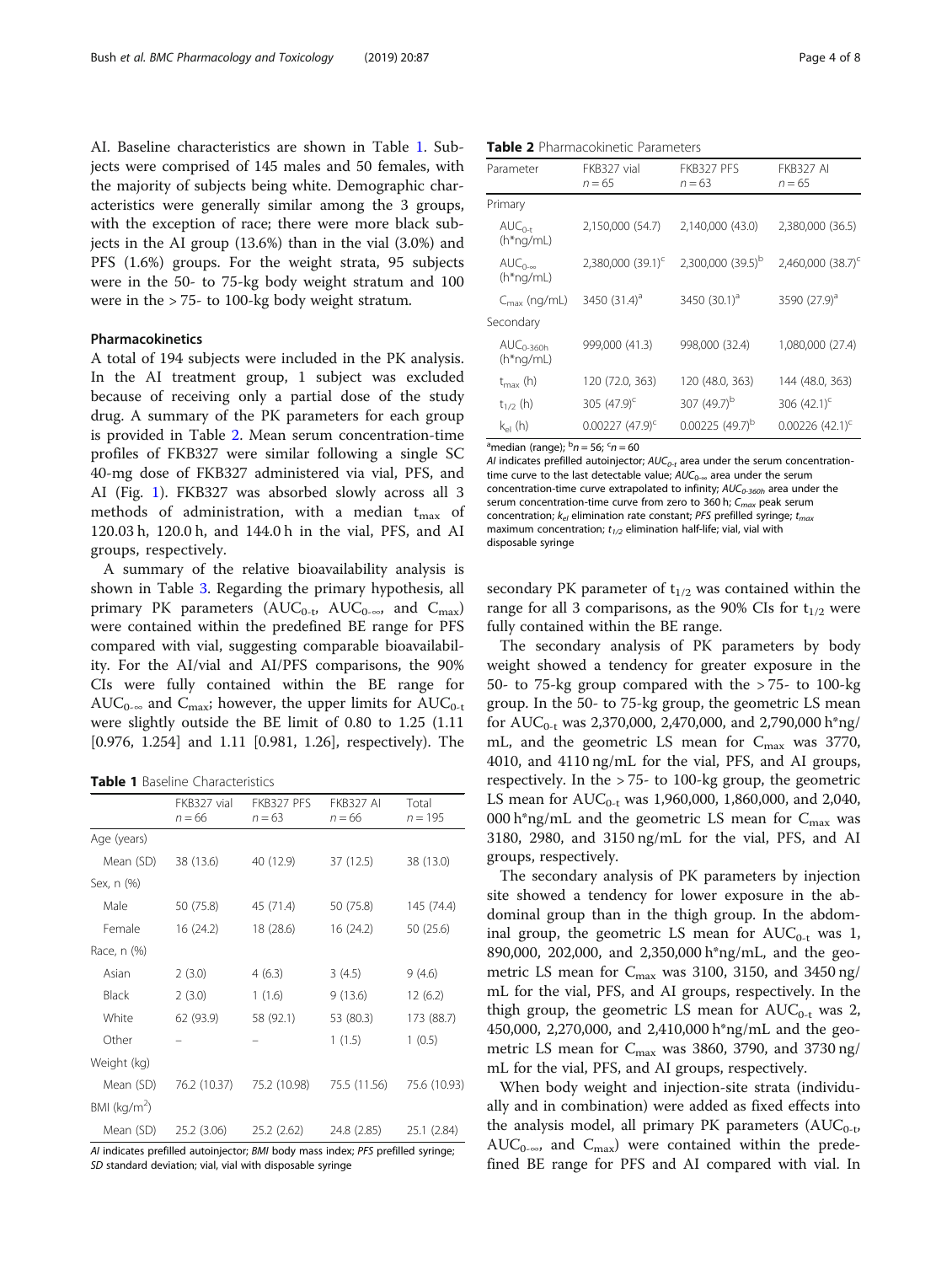<span id="page-4-0"></span>

addition,  $AUC_{0-\infty}$  and  $C_{\text{max}}$  were within the range for the comparison between PFS and AI. The upper limit of 90% CIs of the geometric LS means ratios for  $AUC_{0-t}$ were slightly outside the predefined limit (1.11 [0.987, 1.26], 1.11 [0.980, 1.26], and 1.11 [0.986, 1.251] for body weight strata, injection-site strata, and body weight and injection-site strata combined, respectively).

## Immunogenicity

The frequency of ADAs is shown in Table [4](#page-5-0). The percentage of subjects with positive ADA status at predose was disproportionate, with 21.2, 19.0, and 10.6% of subjects showing positive ADA activity in the vial, PFS, and AI groups, respectively. At hour 360, a higher percentage

of subjects in the vial group showed positive ADA activity (78.8%) compared with the PFS (54.0%) and AI groups (62.1%). The proportion of subjects with positive ADA activity at subsequent time points was nearly equal. At hour 1536, the percentage of subjects with positive ADA activity was 100% for the vial and PFS groups, and 98.5% for the AI group.

## Safety

The incidence of treatment-emergent adverse events (TEAEs) reported by  $\geq 5\%$  of subjects in any treatment group is shown in Table [5.](#page-5-0) A total of 125 subjects  $(64.1\%)$  experienced at ≥1 AEs. All TEAEs were considered mild or moderate, with the clear majority (94.6%)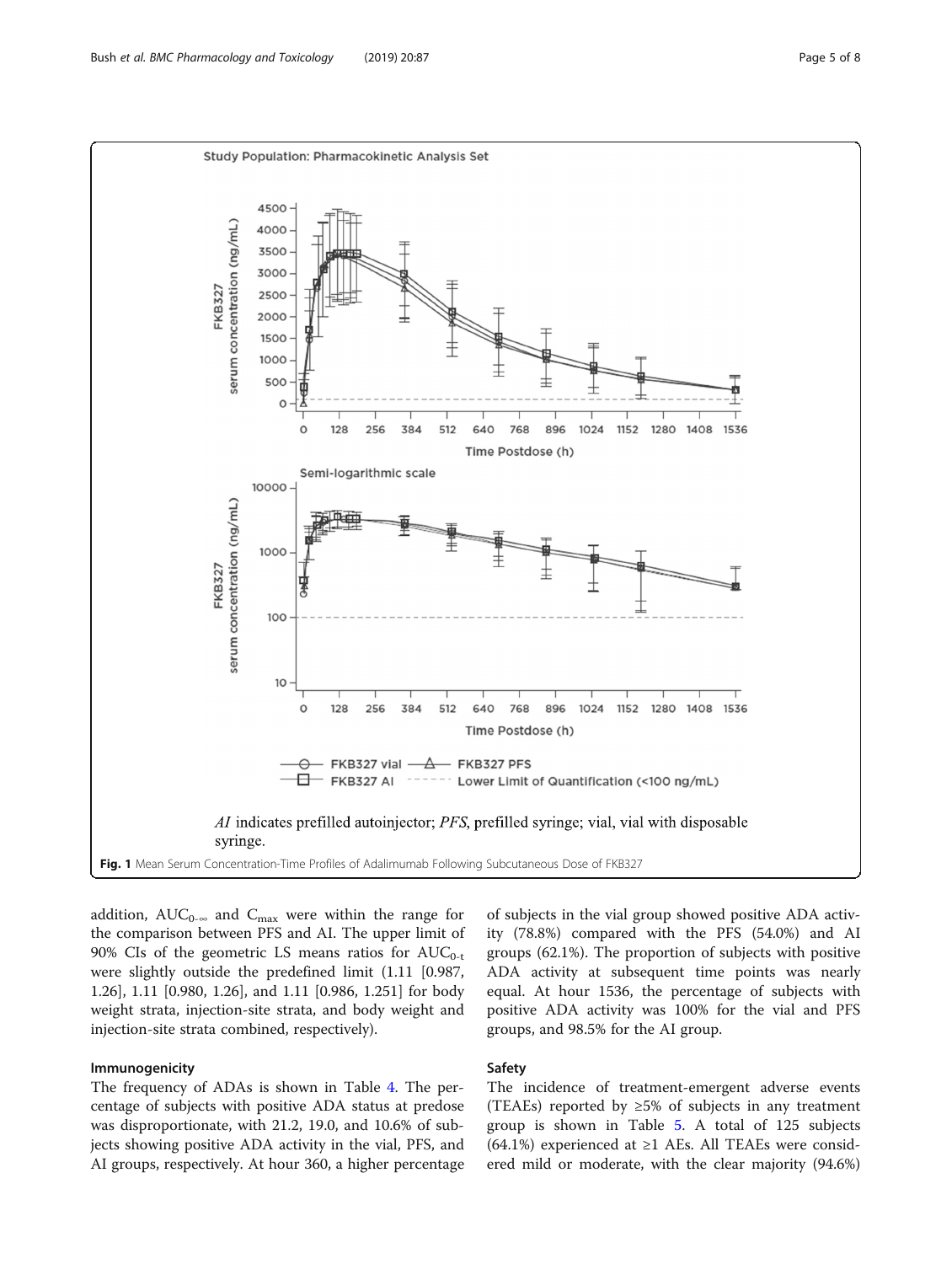<span id="page-5-0"></span>Table 3 Summary of ANOVA for Pharmacokinetic Parameters

| Parameter                       | Ratio of Geometric LS Means (90% CI) |                                  |                                       |  |  |
|---------------------------------|--------------------------------------|----------------------------------|---------------------------------------|--|--|
|                                 | FKB327 PFS/<br>FKB327 vial           | <b>FKB327 AI/</b><br>FKB327 vial | <b>FKB327 AI/</b><br>FKB327 PFS       |  |  |
| Primary                         |                                      |                                  |                                       |  |  |
| $AUC_{0-t}$<br>$(h*ng/ml)$      | 0.994(0.877, 1.13)                   | 1.11(0.976,<br>1.254)            | 1.11 (0.981, 1.26)                    |  |  |
| $AUC_{0-\infty}$<br>$(h*ng/ml)$ | 0.967(0.861, 1.09)                   |                                  | 1.04 (0.925, 1.16) 1.07 (0.954, 1.20) |  |  |
| $C_{\text{max}}$ (ng/<br>mL)    | 1.00 (0.918, 1.09)                   |                                  | 1.04 (0.957, 1.13) 1.04 (0.957, 1.13) |  |  |
| Secondary                       |                                      |                                  |                                       |  |  |
| $t_{1/2}$ (h)                   | 1.01 (0.880, 1.16)                   | 1.00(0.877, 1.15)                | 0.995 (0.868,<br>1.14)                |  |  |
| $t_{\text{max}}$ (h)            | $0$ (-24.0, 0)                       | $0$ ( $-24.0$ , 23.9)            | 0(0, 24.0)                            |  |  |

AI indicates prefilled autoinjector; ANOVA analysis of variance;  $AUC_{0-t}$  area under the serum concentration-time curve to the last detectable value;  $AUC_{0\ldots}$ area under the serum concentration-time curve extrapolated to infinity; CI confidence interval;  $C_{max}$ , peak serum concentration; LS least squares; PFS prefilled syringe;  $t_{max}$  maximum concentration;  $t_{1/2}$  elimination half-life; vial, vial with disposable syringe

considered mild. The most commonly reported TEAE for all 3 groups was nasopharyngitis, which occurred in 21.2, 23.8, and 30.3% of subjects in the vial, PFS, and AI groups, respectively. The second most commonly reported TEAE was headache, which occurred in 10.6 and 14.3% of subjects in the vial and PFS groups, respectively, compared with 3.0% in AI group.

Of all the TEAEs, 53.8% were deemed possibly related to the study drug and 3.6% were deemed related to the study drug, whereas 3.1% were considered possibly related to the study device. There were no serious AEs and no discontinuations due to TEAEs. The overall incidence of TEAEs was similar in the vial and PFS groups (60.6 and 58.7%, respectively), and slightly higher in the AI group (72.7%). The higher TEAE rate in the AI group was accounted for by a greater incidence of nasopharyngitis, injection-site rash, vessel puncture–site pain, and vessel puncture–site bruise.

A total of 4 subjects had laboratory results of potential clinical importance. Increases in transaminases deemed

|  |  | <b>Table 5</b> Treatment-Emergent Adverse Events Reported by $\geq 5\%$ |  |  |  |
|--|--|-------------------------------------------------------------------------|--|--|--|
|  |  | of Subjects in Any Treatment Group                                      |  |  |  |

|                     | FKB327 vial<br>$n = 66$<br>n(%) | FKB327 PFS<br>$n = 63$<br>n (%) | <b>FKB327 AI</b><br>$n = 66$<br>n(%) | Total<br>$n = 195$<br>n (%) |
|---------------------|---------------------------------|---------------------------------|--------------------------------------|-----------------------------|
| Nasopharyngitis     | 14 (21.2)                       | 15 (23.8)                       | 20 (30.3)                            | 49 (25.1)                   |
| Headache            | 7(10.6)                         | 9(14.3)                         | 2(3.0)                               | 18 (9.2)                    |
| Cough               | 5(7.6)                          | 1(1.6)                          | 3(4.5)                               | 9(4.6)                      |
| Oropharyngeal pain  | 4(6.1)                          | 3(4.8)                          | 1(1.5)                               | 8(4.1)                      |
| Injection-site rash | 0                               | 0                               | 4(6.1)                               | 4(2.1)                      |
|                     |                                 |                                 |                                      |                             |

AI indicates prefilled autoinjector; PFS prefilled syringe; vial, vial with disposable syringe

to be clinically significant were observed in 2 subjects in the AI group, and were reported as TEAEs. An increase in creatine kinase was also noted for 1 of these subjects and was reported as a TEAE. Increases in leukocytes and neutrophils deemed clinically significant were observed in 2 subjects and were reported as a TEAE for 1 of the subjects. A decrease in neutrophils considered clinically significant was noted for 1 subject and was reported as a TEAE. There were no clinically meaningful findings in vital signs or 12-lead ECGs for any subjects during the study.

## **Discussion**

In this study, we sought to confirm the similar bioavailability of FKB327 whether delivered by vial, PFS, or AI, as assessed using a typical BE range across the PK parameters of  $AUC_{0-t}$ ,  $AUC_{0-\infty}$ , and  $C_{\text{max}}$ . All primary parameters ( $AUC_{0-t}$ ,  $AUC_{-\infty}$ , and  $C_{\max}$ ) were contained within the predefined BE range for PFS compared with vial, suggesting comparable bioavailability, and  $AUC_{0-\infty}$ and  $C_{\text{max}}$  were contained within the BE range in the AI/ vial and AI/PFS comparisons. For the AI/vial and AI/ PFS comparisons, the 90% CIs for  $AUC_{0-t}$  were slightly outside the predefined BE limit. No statistically significant difference was found in  $t_{1/2}$  among the 3 methods of administration.

Analysis of body weight and injection-site strata showed that exposure for the 50- to 75-kg group was

| Time<br>point<br>(h) | FKB327 vial<br>$n = 66$<br>n(%) | FKB327 PFS<br>$n = 63$<br>n(%) |           |           | <b>FKB327 AI</b><br>$n = 66$<br>n(%) |           |  |
|----------------------|---------------------------------|--------------------------------|-----------|-----------|--------------------------------------|-----------|--|
|                      | Negative                        | Positive                       | Negative  | Positive  | Negative                             | Positive  |  |
| Predose              | 52 (78.8)                       | 14 (21.2)                      | 51 (81.0) | 12(19.0)  | 59 (89.4)                            | 7(10.6)   |  |
| 360                  | 13 (19.7)                       | 52 (78.8)                      | 29 (46.0) | 34 (54.0) | 25 (37.9)                            | 41(62.1)  |  |
| 696                  | 4(6.1)                          | 61 (92.4)                      | 4(6.3)    | 59 (93.7) | 4(6.1)                               | 62 (93.9) |  |
| 1536                 |                                 | 66 (100) <sup>a</sup>          | 0         | 63 (100)  | 1(1.5)                               | 65 (98.5) |  |

Table 4 Frequency of Antidrug Antibody Activity

<sup>a</sup>Includes 1 early-withdrawal subject

AI indicates prefilled autoinjector; PFS prefilled syringe; vial, vial with disposable syringe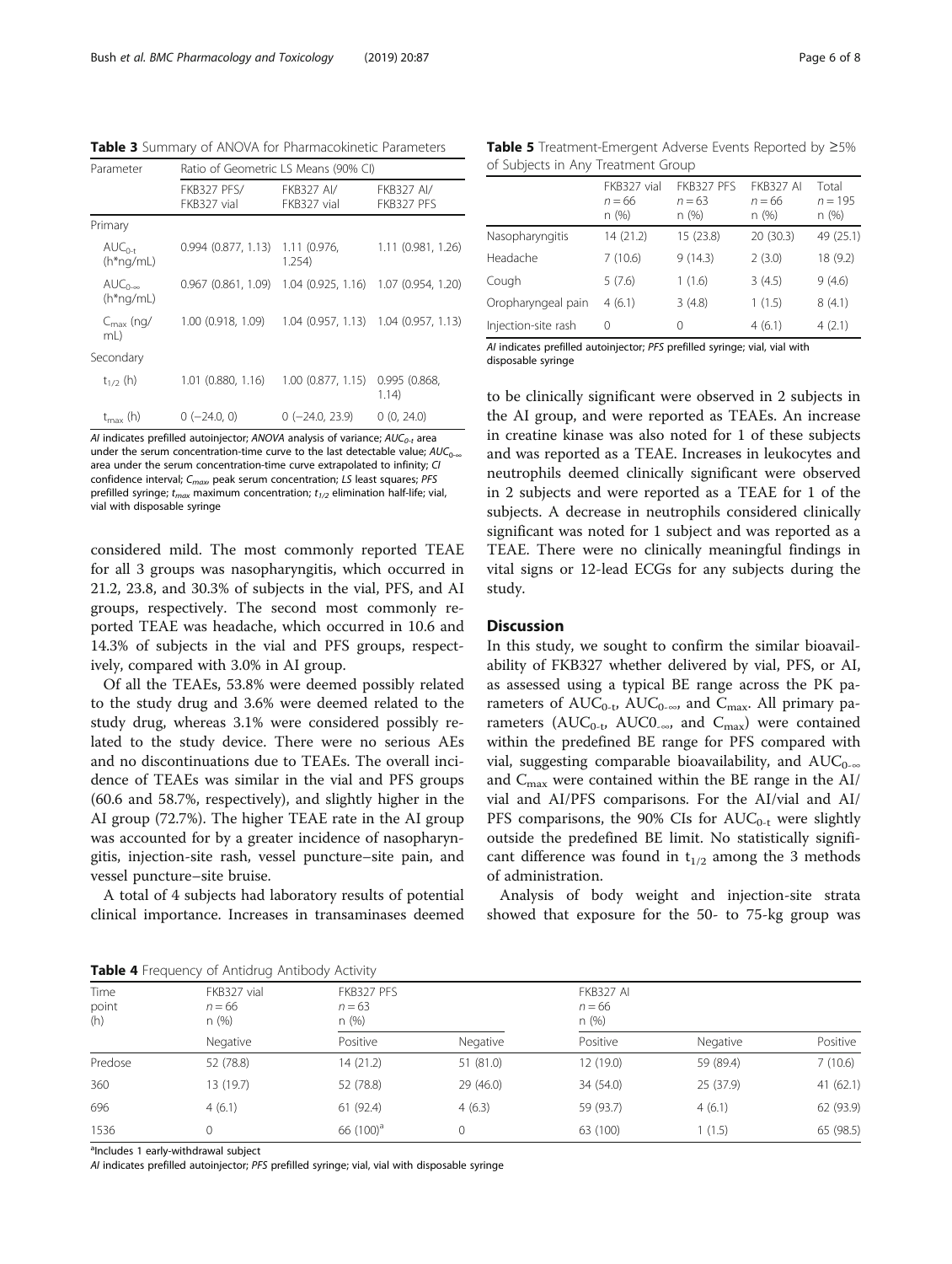slightly higher than in the > 75- to 100-kg group as expected, and the thigh group showed a tendency for greater exposure than the abdomen group. Based on the apparent effect of body weight as a categorical fixed effect, 2 post hoc analyses were performed to explore the effect of body weight and BMI on the BE of the primary PK parameters. First, the primary statistical analysis was repeated with the addition of body weight as a covariate to the statistical model. Second, the primary statistical analysis was repeated with the addition of BMI as a covariate to the statistical model. When body weight was included as a covariate, the primary PK parameters of  $AUC_{0-\infty}$  and  $C_{\max}$  were within the BE range for PFS and AI compared with vial; however, the upper limit of the 90% CIs of the geometric LS means ratios for  $AUC_{0-t}$  was slightly outside the BE range of 0.80 to 1.25. When BMI was included as a covariate, all primary PK parameters  $(AUC_{0-t}$ ,  $AUC_{0-\infty}$ , and  $C<sub>max</sub>$ ) were contained within the predefined BE range for all 3 methods of administration.

The proportion of subjects with positive ADA activity at baseline was lower for the AI group (10.6%) than for the vial (21.2%) and PFS (19.0%) groups, suggesting possible slight differences in immunogenicity conditions in the AI group. Due to the imbalance in the ADA-positive ratio by confirmatory assay at baseline, an additional post hoc statistical analysis, adjusted by baseline (predose) ADA status, was performed. When adding baseline confirmatory ADA status as a fixed effect to the analysis model, primary PK parameters of  $AUC_{0-t}$ ,  $AUC_{0-\infty}$ , and  $C_{\text{max}}$  were fully contained within the predefined BE range for all 3 methods of administration.

Single SC doses of 40-mg FKB327 were well-tolerated by healthy male and female subjects whether delivered by a vial, PFS, or AI. The rate of TEAEs was slightly higher for the AI group, largely due to higher incidence of nasopharyngitis, injection-site rash, vessel puncture– site pain, and vessel puncture–site bruising reported in this group. The majority of TEAEs in all 3 groups were of mild severity (94.6%). No severe TEAEs were reported and no subjects discontinued because of a TEAE. Furthermore, no safety concerns were found based on clinical laboratory evaluations, vital signs, and 12-lead ECGs.

The results shown here advance findings from a previous study of FKB327 in healthy volunteers [\[4\]](#page-7-0). Puri and colleagues reported that FKB327 was well-tolerated, with a safety profile similar to Humira. Furthermore, the PK characteristics of FKB327 were similar to both US and EU formulations of Humira.

## Conclusions

A single SC 40-mg dose of FKB327 was well-tolerated in healthy subjects whether delivered by a vial, PFS, or AI. In addition, the relative bioavailability of FKB327 delivered across all 3 methods of administration was highly similar based on the analysis of the PK parameters. The ADA activity and  $t_{1/2}$  of adalimumab were also similar for all 3 methods of administration. The results from this study suggest that the delivery of FKB327 with a vial, PFS, or AI can be used interchangeably in clinical practice.

#### Abbreviations

ADA: Antidrug antibody; AE: Adverse event; AI: Autoinjector; ANOVA: Analysis of variance; AUC<sub>0∞</sub>: Area under the serum concentration-time curve from time 0 to infinity;  $AUC_{0-t}$ : Area under the serum concentration-time curve from time 0 to time t; BE: Bioequivalence; BMI: Body mass index; CI: Confidence interval; C<sub>max</sub>: Maximum serum drug concentration; CRU: Clinical Research Unit; ECG: Electrocardiography; ECL: Electrochemiluminescent; EMA: European Medicines Agency; FDA: Food and Drug Administration; ICF: Informed consent form; LS: Least squares; MSD: Meso Scale Discovery; PFS: Prefilled syringe; PK: Pharmacokinetics; RP: Reference product; SC: Subcutaneous;  $t_{1/2}$ : Elimination half-life; TEAE: Treatment-emergent adverse event;  $t_{max}$ : Maximum concentration; TNF-α: Tumor necrosis factor–alpha

#### Acknowledgements

We would like to thank the patients who participated in this study.

#### Authors' contributions

JB contributed to the conception and design of the study, as well as to the development and approval of the manuscript from the viewpoint of expert clinical pharmacist. KK contributed to the inception of the study, as well as to the drafting and approval of the manuscript. RM contributed to the drafting and approval of the manuscript. All authors have read and approved the final manuscript.

## Funding

Funding for, and design of, the Phase 1 Open-Label Single Dose Study, FKB327–005 (IND/EudraCTNumber:2014–004469-26) was sponsored by Fujifilm Kyowa Kirin Biologics Co. Ltd. (FKB). Collection, analysis, and interpretation of data was handled by Covance Clinical Research Unit Limited and funded by FKB. Editorial assistance was provided under the direction of the authors by The Lynx Group LLC. Funding for this support was provided by Mylan Inc.

#### Availability of data and materials

The datasets generated during and/or analyzed during the current study are available from the corresponding author on reasonable request.

#### Ethics approval and consent to participate

All procedures performed in studies involving human participants were in accordance with the ethical standards of the institutional and/or national research committee and with the 1964 Declaration of Helsinki and its later amendments or comparable ethical standards. The study was not initiated until after the Medicines and Healthcare products Regulatory Agency had issued a Clinical Trial Authorisation, and the informed consent form and protocol were reviewed and approved by the ethics committee (National Research Ethics Service Committee North East – York, Reference number 15/NE/0218). Written informed consent was obtained from all individual participants included in the study.

#### Consent for publication

Not applicable.

#### Competing interests

JB is a full-time employee of Covance, Clinical Research Unit, Leeds, UK. JB is also a LabCorp shareholder (Covance is a LabCorp-owned company). Covance was contracted by the sponsor, Fujifilm Kyowa Kirin Biologics Co., Ltd., to conduct this study. KK is an employee of Kyowa Hakko Kirin Co., Ltd. RM is an employee of Mylan Inc.